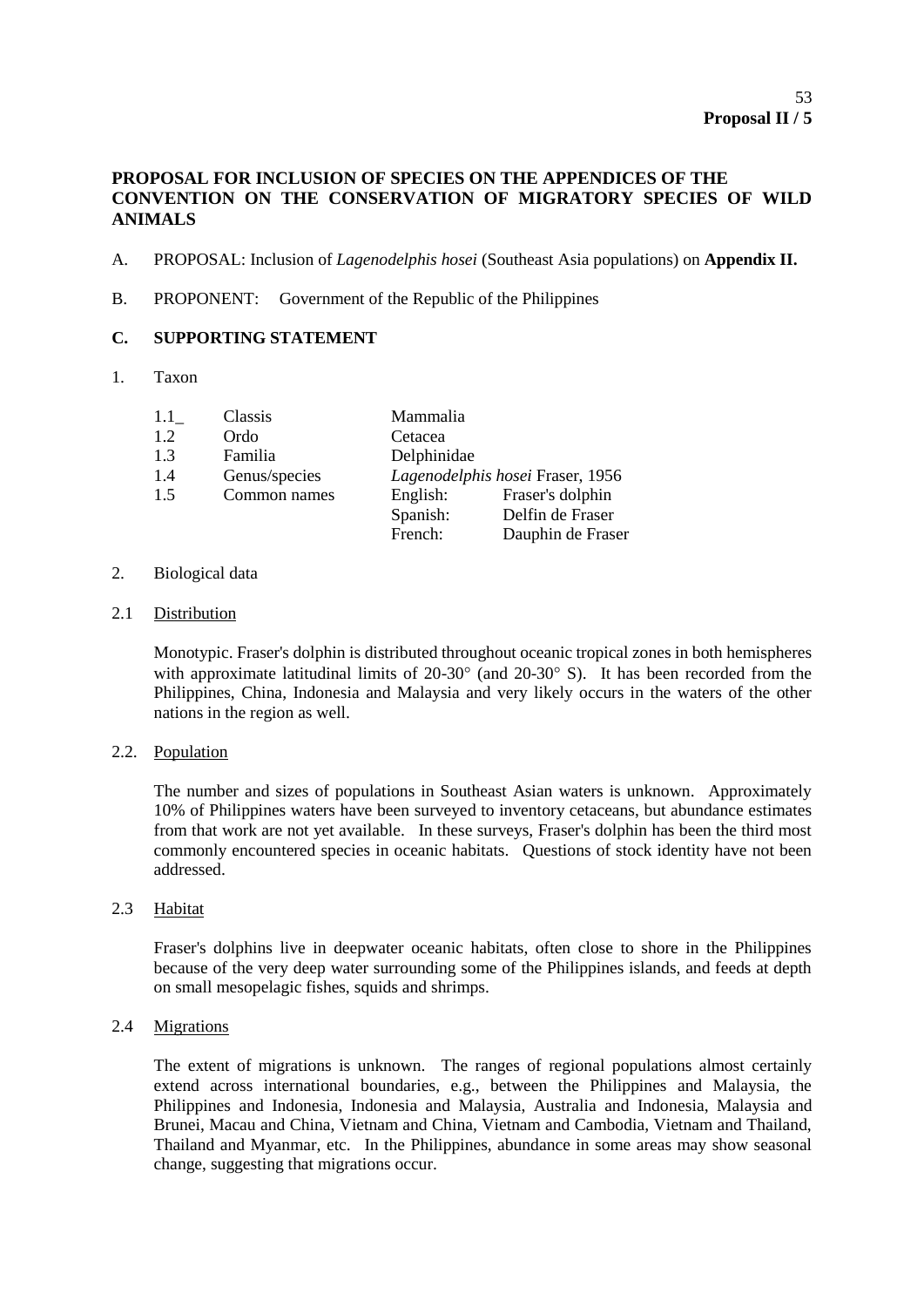# **Proposal II / 5** 54

3. Threat data

# 3.1 Direct threats to the populations

Hunting of dolphins is illegal in nearly all countries in Southeast Asia, but dolphin harpoon fisheries exist in at least the Philippines and Indonesia. Fraser's dolphin is one of the most frequently caught species in the Philippines in those fisheries so far examined. A complete survey to determine the number and size of these harpoon fisheries in the Philippines has not been carried out. As the dolphin fisheries are illegal, it is difficult to obtain accurate data on the catches.

Incidental catches in other fisheries probably pose a larger threat to Fraser's dolphins in the region than harpoon fisheries do. They are killed incidentally in large numbers in a variety of fisheries in the Philippines; the gear involved includes drift nets, set gill nets, purse seines and other round-haul nets used to catch tuna, mackerel, bonito, scad, flying fish and a wide variety of other finfish.

The impact of the direct and incidental catches on the populations are unknown because the ranges and sizes of local/regional stocks have not been determined.

### 3.2 Habitat destruction

Environmental contamination is not known to be a threat to the habitat of pelagic dolphins in the region at this point, but burgeoning populations and rapid economic development are reasons for concern about levels of marine pollution and their possible effects on all marine organisms.

### 3.3 Indirect threats

Very large and rapidly increasing human populations in the region have led to greatly increased pressure on stocks of marine fish and invertebrates, which has resulted in declining catch per effort, collapse of some stocks and shifts to increasingly smaller fishes and squids. This overexploitation of marine resources poses a potential threat to the dolphin populations, which increasingly are dependent on some of the same fishery stocks used by humans.

### 3.4 Threats connected especially with migrations

The number and ranges of populations have not yet been determined, but there are indications that abundance may undergo seasonal fluctuations in at least some regions, in tandem with that of other large pelagics such as yellowfin tuna. Thus, populations may be impacted by incidental kill in fisheries in more than one place, and these fisheries may be in the waters of different countries, e.g., the same Fraser's dolphins involved in a tuna drift net fishery in the Philippines may be involved in another such fishery in Indonesia, or Malaysia.

### 3.5 National and international utilization

In some nations in the region, in addition to the use for shark bait or human consumption of Fraser's dolphins taken in illegal harpoon fisheries, dolphins killed incidentally in other fisheries are also utilized. Such use of incidentally killed dolphins is illegal in some nations, but enforcement is difficult and the meat moves extensively in local commerce. The potential market for dolphin meat created by this illegal traffic poses a conservation threat beyond the impact of current takes, in that the present illegal harpoon fisheries could expand through use of purse seines or other net gear and greatly increase their catches. This has happened in Peru, and combined incidental and illegal directed dolphin catches there are now thought to be unsustainable.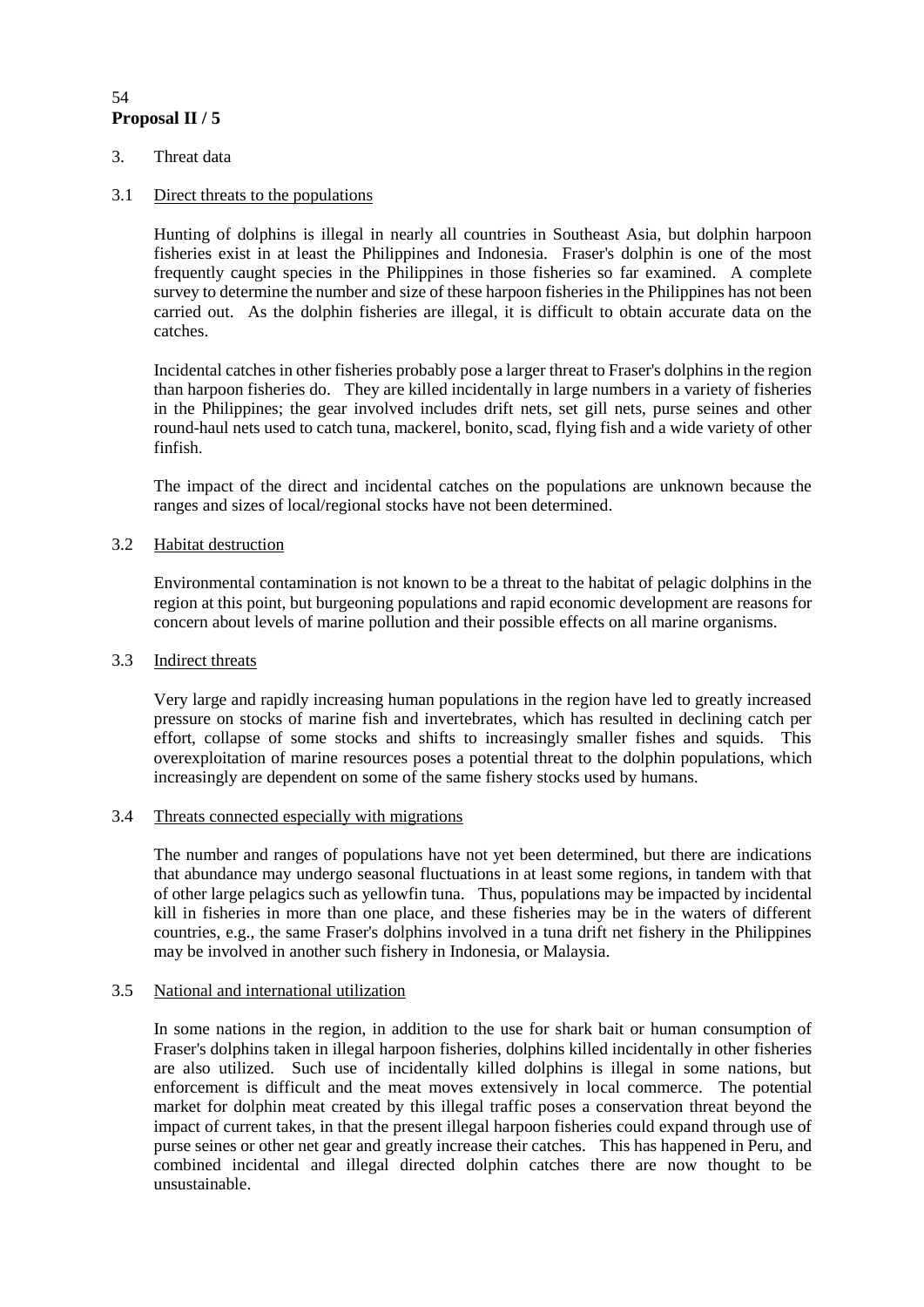International trade has not been documented, but illicit dolphin catches seized in recent years from distant-water fishing vessels, e.g., very recently in Taiwan, could have come from Southeast Asian waters fished illegally or under international EEZ fishing-rights agreements.

4. Protection status and needs

#### 4.1 National protection status

In the Southeast Asian region, dolphins are fully protected in the Philippines, Australia, China, Thailand, Malaysia, and Indonesia. However, there are many problems of enforcement and interpretation in most of these countries and actual protection is minimal or non-existent in many places. Prospects are that legal protection will be enacted soon in Vietnam and Cambodia. In Singapore, dolphins come under the Fisheries Act and are not provided special protection. Information on the status of protection in Macau, Brunei-Darussalam and Myanmar was not available at this writing.

#### 4.2 International protection status

*Stenella longirostris* is on Appendix II of CITES.

#### 4.3 Additional protection needs

All Range States should ratify the Bonn Convention, and a regional agreement should be developed to facilitate the identification, assessment and conservation of the stocks.

5. Range States (in Southeast Asia)

Philippines (CMS party), Malaysia, Indonesia, Singapore, Thailand, Myanmar, Cambodia, Vietnam, China, Macau, Brunei-Darussalam, and Australia (CMS party).

- 6. Comments form Range States
- 7. Additional remarks

### 8. References

- Dolar, M.L.L. 1991, Incidental takes of small cetaceans in fisheries in Palawan, Central Visayas and northern Mindanao in the Philippines. Rep. int. Whal. Commn. (Spec. Iss. 15):355-363
- Dolar M.L.L. and W.F. Perrin. 1996. Preliminary results on the distribution and abundance of cetaceans in the Philippines. IBI Reps (International Marine Biological Research Institute, Kamogawa, Japan) 6:9-23.
- Dolar, M.L.L., S. J. Leatherwood, C.J. Wood, M. N. R. Alava, C.L. Hill and L. V. Aragones. 1994. Directed fisheries for cetaceans in the Philippines. Rep. int. whal. Commn. 44:439-449.
- Jefferson, T.A., S. Leatherwood and M. A. Webber. 1993. FAO species identification guide. Marine mammals of the world. FAO, Rome. 320pp.
- Klinowska, M. 1991. Dolphins, porpoises and whales of the world. The IUCN Red Data Book. IUCN, Gland, Switzerland and Cambridge, U.K. viii + 429pp.
- Perrin, W.F., S. Leatherwood and A. Collet. 1994. Fraser's dolphin Pages 225-240 in S. H. Ridway and R. Harrison (eds). Handbook of marine mammals. Vol. 5: The First Book of Dolphins. Academic Press, London.
- Perrin, W. F., M.L.L. Dolar and M. N. R. Alava (eds). 1996. Report of the Workshop on the Biology